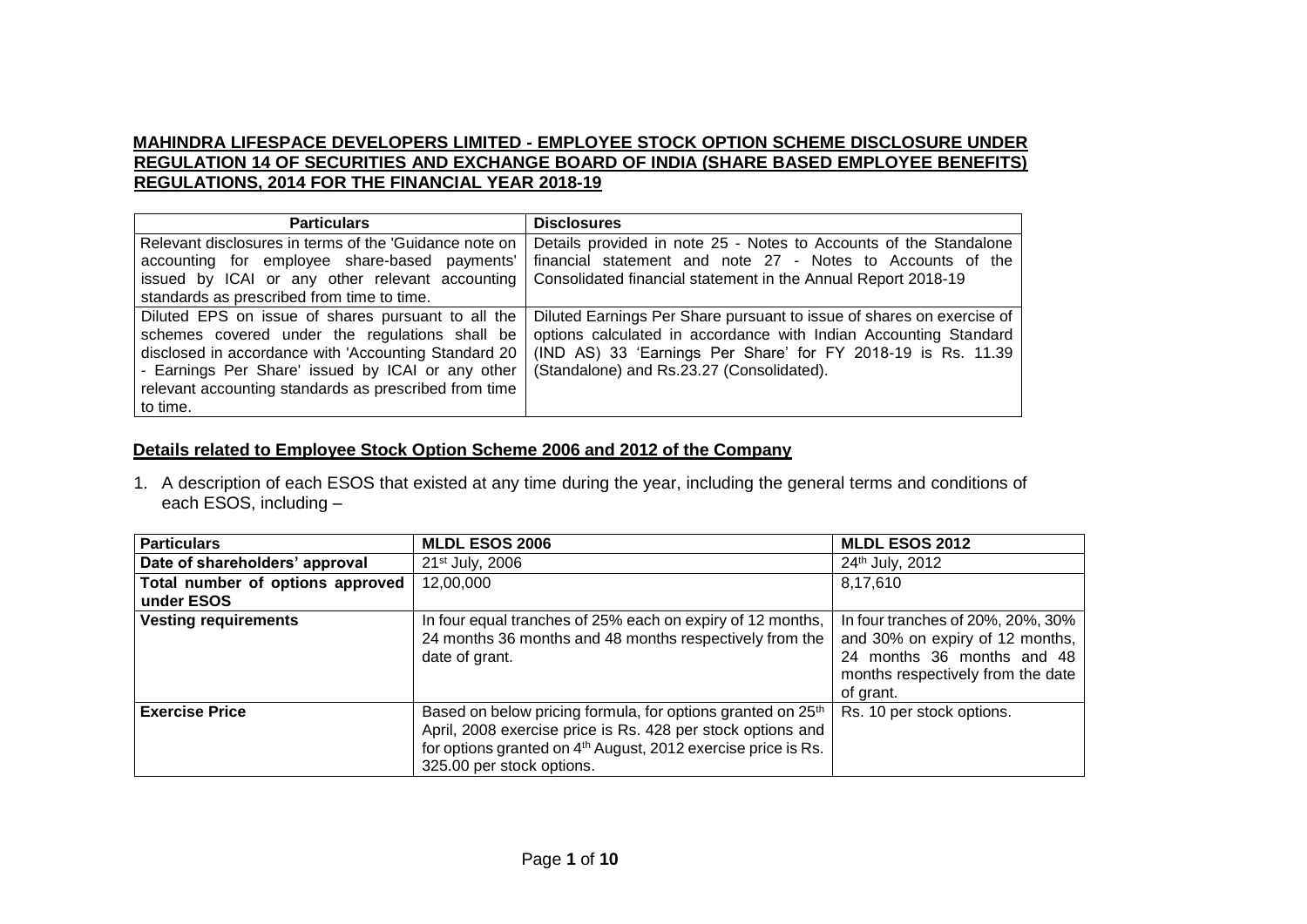| <b>Pricing Formula</b>          | Average price preceding the specified date                                                             | Face Value - Rs.10                                              |
|---------------------------------|--------------------------------------------------------------------------------------------------------|-----------------------------------------------------------------|
|                                 | Average price — Average of the daily high and low of the                                               |                                                                 |
|                                 | prices for the Company's Equity Shares quoted on Bombay                                                |                                                                 |
|                                 | Stock Exchange Limited during 15 days preceding the                                                    |                                                                 |
|                                 | specified date                                                                                         |                                                                 |
|                                 | Specified date - Date on which the Nomination and                                                      |                                                                 |
|                                 | Remuneration Committee decided to recommend granting                                                   |                                                                 |
|                                 | of Stock Options to the employees and Directors of the                                                 |                                                                 |
|                                 | Company and its holding / subsidiary companies under an                                                |                                                                 |
|                                 | Employees' Stock Option Scheme.                                                                        |                                                                 |
| Maximum term of options granted | The options granted vest in four equal tranches of 25%                                                 | options granted in four<br>The                                  |
|                                 | each on expiry of 12 months, 24 months 36 months and 48<br>months respectively from the date of grant. | tranches of 20%, 20%, 30% and<br>30% on expiry of 12 months, 24 |
|                                 |                                                                                                        | months 36 months and 48 months                                  |
|                                 | The exercise period for each tranche of the options vested                                             | respectively from the date of grant.                            |
|                                 | is the last date of exercise period for the last tranche of the                                        |                                                                 |
|                                 | granted Options i.e. 5 years from the date of vesting of the                                           | The options vested shall be                                     |
|                                 | last tranche or such other extended period or periods as                                               | exercised within such period as                                 |
|                                 | may be decided by the Nomination and Remuneration                                                      | may be determined<br>by the                                     |
|                                 | Committee from time to time.                                                                           | Remuneration Committee while                                    |
|                                 |                                                                                                        | recommending<br>the<br>grant<br>of                              |
|                                 | The Options remaining unexercised at the end of the                                                    | options; provided that such period                              |
|                                 | Exercise Period (or such extended period/s as may have                                                 | shall not exceed five (5) years from                            |
|                                 | been decided by the Nomination and Remuneration                                                        | the respective date of vesting of                               |
|                                 | Committee), shall lapse.                                                                               | options.                                                        |
|                                 |                                                                                                        |                                                                 |
|                                 |                                                                                                        | options<br>The<br>remaining                                     |
|                                 |                                                                                                        | unexercised at the end of the                                   |
|                                 |                                                                                                        | Exercise Period or such extended                                |
|                                 |                                                                                                        | period as may be determined by                                  |
|                                 |                                                                                                        | the Nomination and Remuneration                                 |
|                                 |                                                                                                        | Committee shall lapse.                                          |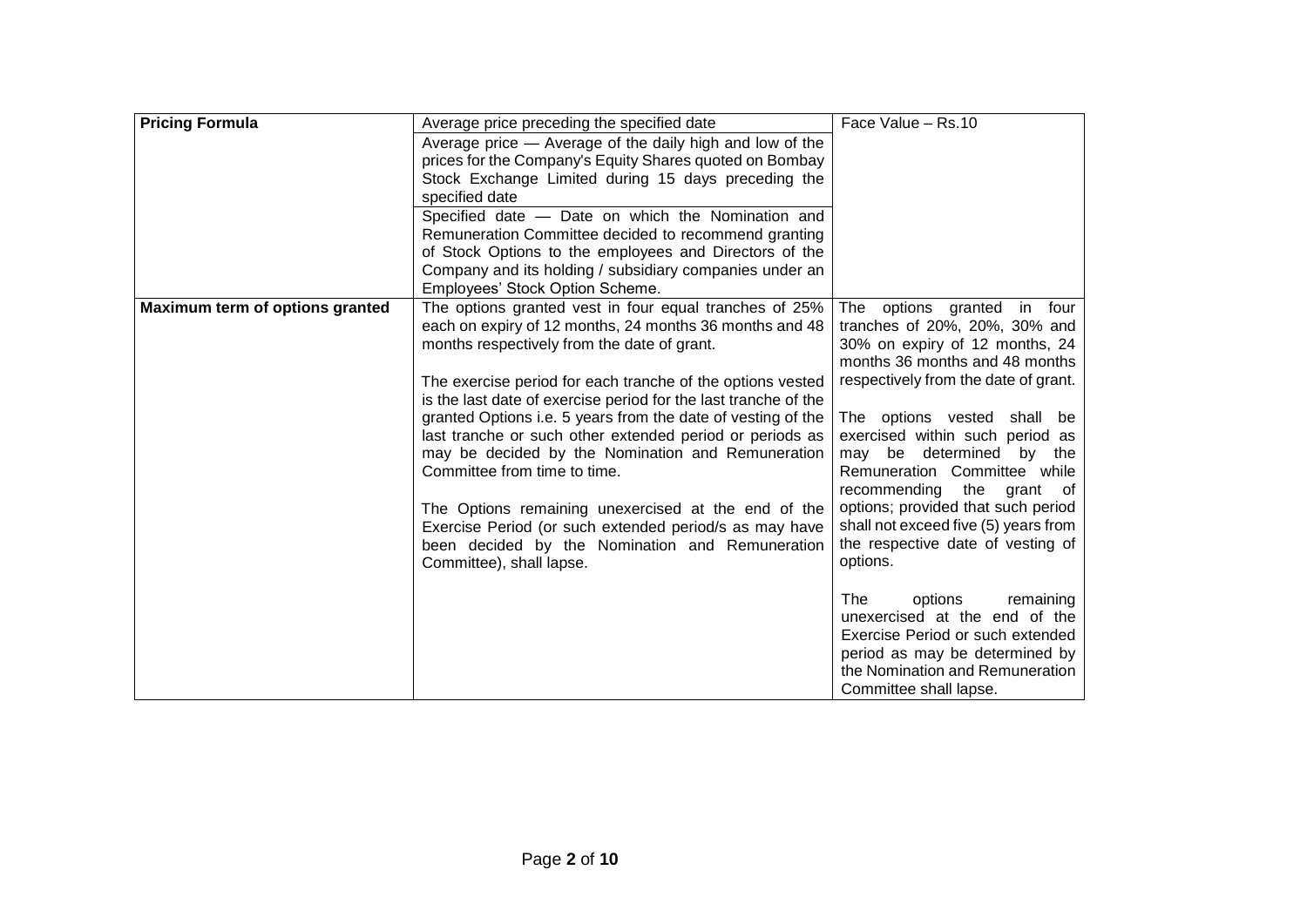| <b>Source</b><br>(primary,<br>of<br>shares | Primary                                                                                                                                                                                                                                                                                                                                                                                                                                                                                                                                                                                                                                                                                                                                                                                                                                                                                                                                                    | Primary        |
|--------------------------------------------|------------------------------------------------------------------------------------------------------------------------------------------------------------------------------------------------------------------------------------------------------------------------------------------------------------------------------------------------------------------------------------------------------------------------------------------------------------------------------------------------------------------------------------------------------------------------------------------------------------------------------------------------------------------------------------------------------------------------------------------------------------------------------------------------------------------------------------------------------------------------------------------------------------------------------------------------------------|----------------|
| secondary or combination)                  |                                                                                                                                                                                                                                                                                                                                                                                                                                                                                                                                                                                                                                                                                                                                                                                                                                                                                                                                                            |                |
| Variation in terms of options              | Pursuant to the authority granted to the Nomination and<br>Remuneration Committee the following administrative<br>changes were made: (i) to provide for exercise of vested<br>Stock Option by eligible employees at any time during a<br>period of five years from the respective date of vesting<br>instead of earlier option of exercising only on the<br>anniversary of their vesting (ii) subject to other terms in this<br>regard, retired / resigned employees are allowed to exercise<br>the vested Stock Options at any time during the period of<br>five years from respective date of vesting as against<br>exercise of Options within 3 months from the date of<br>retirement/ resignation. On 22 <sup>nd</sup> April, 2014, the last date for<br>exercise of vested options granted on 25 <sup>th</sup> April, 2008 and<br>on 4 <sup>th</sup> August, 2012, was changed to 24 <sup>th</sup> April, 2017 and<br>3rd August, 2021, respectively. | Not Applicable |

- 2. Method used to account for ESOS Intrinsic or fair value: **Fair value method**
- 3. Where the Company opts for expensing of the options using the intrinsic value of the options, the difference between the employee compensation cost so computed and the employee compensation cost that shall have been recognized if it had used the fair value of the options shall be disclosed. The impact of this difference on profits and on EPS of the company shall also be disclosed: **Not Applicable**
- 4. Option movement during the year (For each ESOS):

| <b>Particulars</b>                                                                                   | <b>MLDL ESOS -</b><br>2006 | <b>MLDL ESOS</b><br>$-2012$ | <b>TOTAL</b>    |
|------------------------------------------------------------------------------------------------------|----------------------------|-----------------------------|-----------------|
| Number of options outstanding at the beginning of the<br>period                                      | 5,000                      | 1,12,000                    | 1,17,000        |
| Number of options granted during the year                                                            | Nill                       | 25,500                      | 25,500          |
| Number of options forfeited / lapsed during the year                                                 | <b>Nil</b>                 | 24,700                      | 24,700          |
| Number of options vested during the year                                                             | <b>Nill</b>                | 9150                        | 9,150           |
| Number of options exercised during the year                                                          | <b>Nill</b>                | 20,950                      | 20,950          |
| Number of shares arising exercise of options                                                         | <b>Nill</b>                | 20,950                      | 20,950          |
| *Money realized by exercise of options (INR),<br>if<br>scheme is implemented directly by the company | Rs. 7,44,92,000            | Rs. 9,68,000                | Rs. 7,54,60,000 |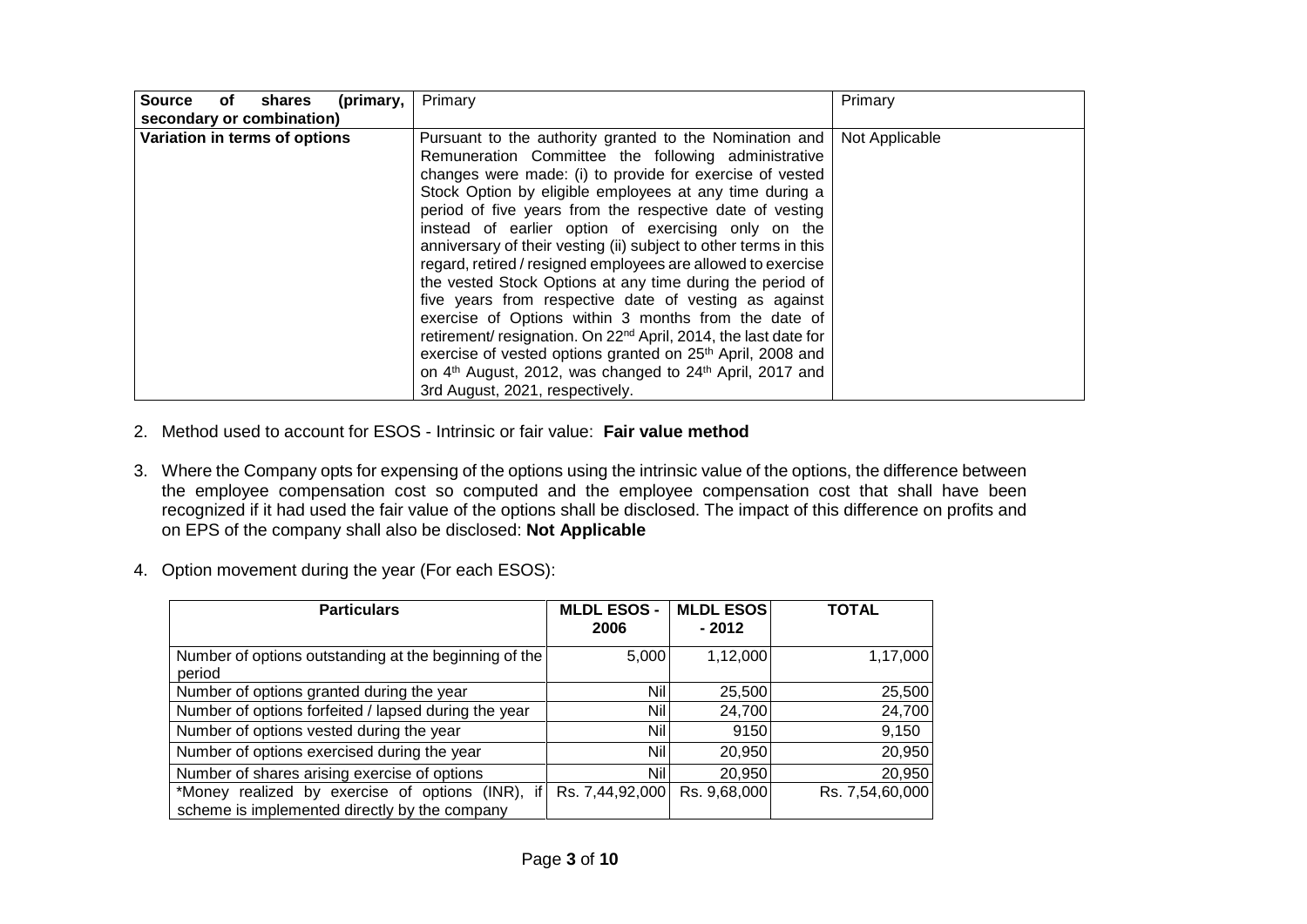| Num<br>vear<br>nber<br>the end of<br>outstanding<br>options<br>the<br>οt<br>at              | .000 | 850<br>ດ1<br>.uu                    | 96<br>эu |
|---------------------------------------------------------------------------------------------|------|-------------------------------------|----------|
| exercisable<br>vear<br>Num<br>the<br>end<br>options<br>nber<br>the<br>at<br>. OT<br>Ωt<br>. | .000 | $\sim$ $\sim$ $\sim$<br>44<br>I.35U | υc       |

*\*The details provided are for total options exercised under ESOS 2006 and 2012.*

5. Weighted-average exercise prices and weighted-average fair values of options shall be disclosed separately for options whose exercise price either equals or exceeds or is less than the market price of the stock:

## **ESOS 2006:**

| 2006                                                                                                                               |            |            |  |  |
|------------------------------------------------------------------------------------------------------------------------------------|------------|------------|--|--|
| <b>Weighted average</b><br><b>Weighted average</b><br>Fair Value (Rs.)<br><b>Exercise Price (Rs.)</b><br><b>Options Grant Date</b> |            |            |  |  |
| 25 <sup>th</sup> April, 2008                                                                                                       | Rs. 428.00 | Rs. 443.79 |  |  |
| 4 <sup>th</sup> August, 2012                                                                                                       | Rs. 325.00 | Rs. 294.06 |  |  |

# **ESOS 2012**

| <b>Options Grant</b><br>Date | <b>Weighted average</b><br><b>Exercise Price</b> | <b>Weighted average</b><br><b>Fair Value</b> |
|------------------------------|--------------------------------------------------|----------------------------------------------|
| 4 <sup>th</sup> August, 2012 | Rs. 10.00                                        | Rs. 294.06                                   |
| 24th July, 2013              | Rs. 10.00                                        | Rs. 409.27                                   |
| 17th October, 2014           | Rs. 10.00                                        | Rs. 461.87                                   |
| 30th April 2015              | Rs. 10.00                                        | Rs. 402.60                                   |
| 28th January 2016            | Rs. 10.00                                        | Rs. 417.10                                   |
| 28th July 2016               | Rs. 10.00                                        | Rs. 420.53                                   |
| 25th July 2017               | Rs. 10.00                                        | Rs. 393.45                                   |
| 30th Jan 2018                | Rs. 10.00                                        | Rs. 453.81                                   |
| 30th July, 2019              | Rs. 10.00                                        | Rs. 532.67                                   |
| 14th February, 2019          | Rs. 10.00                                        | Rs. 341.88                                   |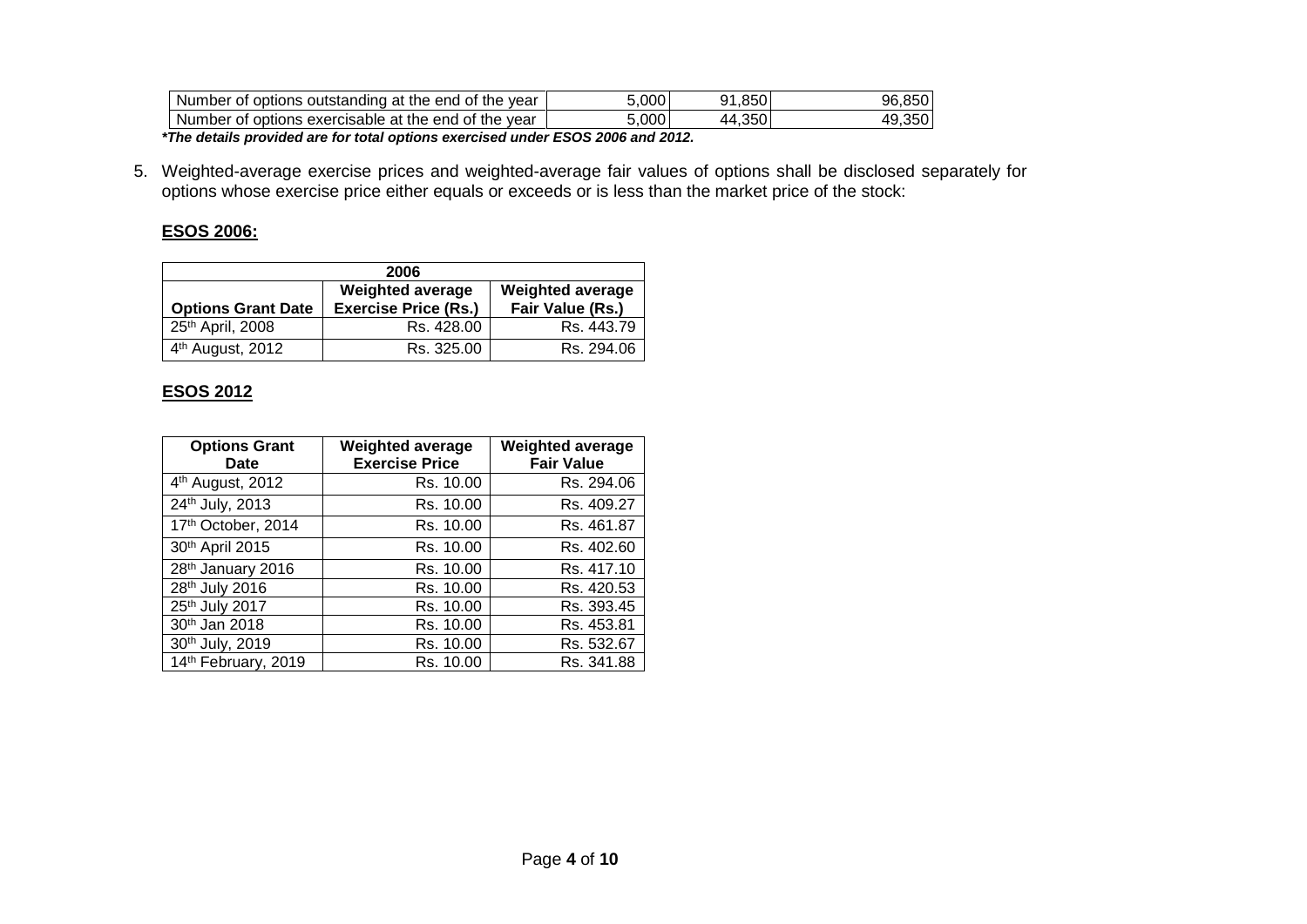6. Employee wise details (name of employee, designation, number of options granted during the year, exercise price) of options granted to:

| <b>Names</b>                                      | <b>Designation</b>                 | <b>ESOS - 2012</b>                        |                       |
|---------------------------------------------------|------------------------------------|-------------------------------------------|-----------------------|
|                                                   |                                    | <b>Number</b><br>options<br>of<br>granted | <b>Exercise Price</b> |
| 19,500 Options were granted on 30th July, 2018    |                                    |                                           |                       |
| Mr. Rajesh Adiga                                  | General Manager - Sales            | 2,500                                     | Rs. 10                |
| Mr. Sumit Kasat                                   | General Manager - Finance          | 2,500                                     | Rs. 10                |
| Mr. Nikhil Davda                                  | General Manager - Marketing        | 2,500                                     | Rs. 10                |
| Mr. Ankur Dwivedi                                 | DGM - Sales & Marketing            | 1,500                                     | Rs. 10                |
| Mr. Baban Wadghare                                | $DGM-FM$                           | 1,500                                     | Rs. 10                |
| Ms. Bharathy Karunanidhi                          | GM - Finance                       | 2,500                                     | Rs. 10                |
| Mr. Sumeet Sethi                                  | Head - Sales & Marketing (IC & IC) | 4,000                                     | Rs. 10                |
| Mr. Abhinav Aggarwal                              | $GM - IT$                          | 2,500                                     | Rs. 10                |
|                                                   |                                    |                                           |                       |
| 6,000 Options were granted on 14th February, 2019 |                                    |                                           |                       |
| Ms. Pavitra Venkatesh                             | DGM - Design                       | 1,500                                     | Rs. 10                |
| Ms. Bhuvanya P                                    | <b>DGM</b> - Business Development  | 1,500                                     | Rs. 10                |
| Mr. Prince                                        | DGM – Safety                       | 1,500                                     | Rs. 10                |
| Ms. Aditi Mathur                                  | DGM - Design                       | 1,500                                     | Rs. 10                |
|                                                   |                                    |                                           |                       |

*Note: No stock options were granted under ESOS – 2006*

b. Employees (Including Director) who receives grant in any one year of option amounting to 5% or more of option granted during that year:

### **ESOS 2006:**

| <b>Names</b>                                                  | <b>Designation</b>               | <b>ESOS -2006</b> |  |          |                                  |
|---------------------------------------------------------------|----------------------------------|-------------------|--|----------|----------------------------------|
|                                                               |                                  | aranted           |  |          | Number of options Exercise Price |
| 6,78,359 Options were granted on 25 <sup>th</sup> April, 2008 |                                  |                   |  |          |                                  |
| Mr. Arun Nanda                                                | Chairman, Non-Executive Director |                   |  | 2,00,000 | Rs. 428                          |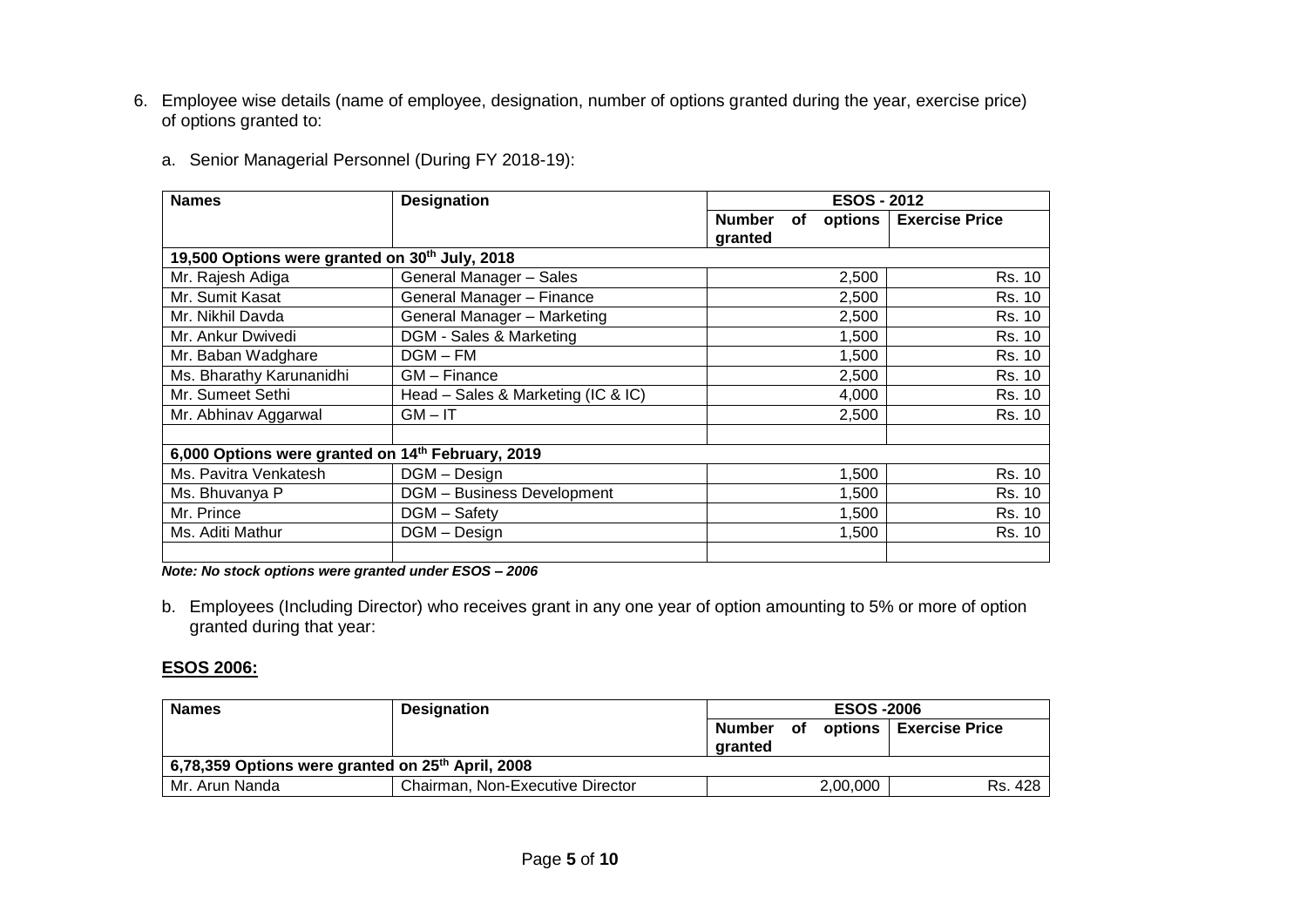| Ms. Anita Ariundas <sup>1</sup>                 |  | 50.000 | Rs. 428        |  |  |
|-------------------------------------------------|--|--------|----------------|--|--|
| Mr. Pawan Malhotra <sup>2</sup>                 |  | 50.000 | Rs. 428        |  |  |
| 10,000 Options were granted on 4th August, 2012 |  |        |                |  |  |
| <sup>1</sup> Dr. Prakash Hebalkar <sup>3</sup>  |  | 10,000 | . 325 '<br>Rs. |  |  |

## **ESOS 2012:**

l

| <b>Names</b>                                               | <b>Designation</b>                                             | <b>ESOS - 2012</b> |                      |                       |  |  |  |
|------------------------------------------------------------|----------------------------------------------------------------|--------------------|----------------------|-----------------------|--|--|--|
|                                                            |                                                                | <b>Number</b>      | options<br><b>of</b> | <b>Exercise Price</b> |  |  |  |
|                                                            |                                                                | granted            |                      |                       |  |  |  |
| 101,000 Options were granted on 4th August, 2012           |                                                                |                    |                      |                       |  |  |  |
| Ms. Anita Arjundas                                         |                                                                |                    | 10,000               | <b>Rs. 10</b>         |  |  |  |
| Ms. Sangeeta Prasad <sup>4</sup>                           | Managing Director and CEO                                      |                    | 6,000                | Rs. 10                |  |  |  |
| 26,500 Options were granted on 24 <sup>th</sup> July, 2013 |                                                                |                    |                      |                       |  |  |  |
| Mr. Deepak Ahluwalia                                       | General Manager - Human Resources                              |                    | 1,500                | <b>Rs. 10</b>         |  |  |  |
|                                                            | Deputy General Manager - Facility                              |                    | 1,500                | Rs. 10                |  |  |  |
| Mr. Kamal Sharma                                           | Management                                                     |                    |                      |                       |  |  |  |
| Mr. Sanjay Bhagat                                          | <b>DGM - Business Development</b>                              |                    | 1,500                | Rs. 10                |  |  |  |
|                                                            | Sr.<br>General<br>Manager<br><b>Business</b><br>$\blacksquare$ |                    | 2,500                | Rs. 10                |  |  |  |
| Mr. Sundaresan Vaidyanathan                                | Development                                                    |                    |                      |                       |  |  |  |
| Ms. Smeeta Neogi                                           | Vice President - Marketing                                     |                    | 4,000                | Rs. 10                |  |  |  |
| Mr. Riyaz Bhada                                            | General Manager - Design                                       |                    | 2,500                | Rs. 10                |  |  |  |
| Mr. Tirthankar Chatterjee                                  | Vice President - Projects (West)                               |                    | 4,000                | Rs. 10                |  |  |  |
| Mr. Rajesh Sriramshetty                                    | <b>General Manager- Projects</b>                               |                    | 1,500                | Rs. 10                |  |  |  |
| Mr. Parcha Radha Kishan                                    | DGM - Projects                                                 |                    | 1,500                | Rs. 10                |  |  |  |
|                                                            | Deputy General Manager -<br><b>Business</b>                    |                    | 1,500                | Rs. 10                |  |  |  |
| Mr. Akhilesh Ayyappan                                      | Development                                                    |                    |                      |                       |  |  |  |
| Ms. Arti Shinde                                            | DGM - Secretarial & Legal                                      |                    | 1,500                | Rs. 10                |  |  |  |
| Mr. R. Guru Shankar                                        | General Manager - Quality & Innovation                         |                    | 1,500                | Rs. 10                |  |  |  |
| Mr. Rajendra Gadekar                                       | DGM - Liasoning & BD<br>1,500                                  |                    |                      |                       |  |  |  |
| 27,000 Options were granted on 17th October, 2014          |                                                                |                    |                      |                       |  |  |  |
| Mr. Jasmin Suchak                                          | DGM - Accounts & Finance                                       |                    | 1,500                | Rs. 10                |  |  |  |

<sup>1</sup> *Resigned as Managing Director with effect from 30th September, 2018*

<sup>2</sup> *Resigned as Managing Director with effect from 23rd June, 2009*

<sup>3</sup> *Dr. Prakash Hebalkar ceased to be Independent Director of the Company with effect from 30th July, 2017 on expiry of his term of office*

<sup>4</sup> *Ms. Sangeeta Prasad was appointed as the Managing Director & CEO of the Company with effect from 1st October, 2018*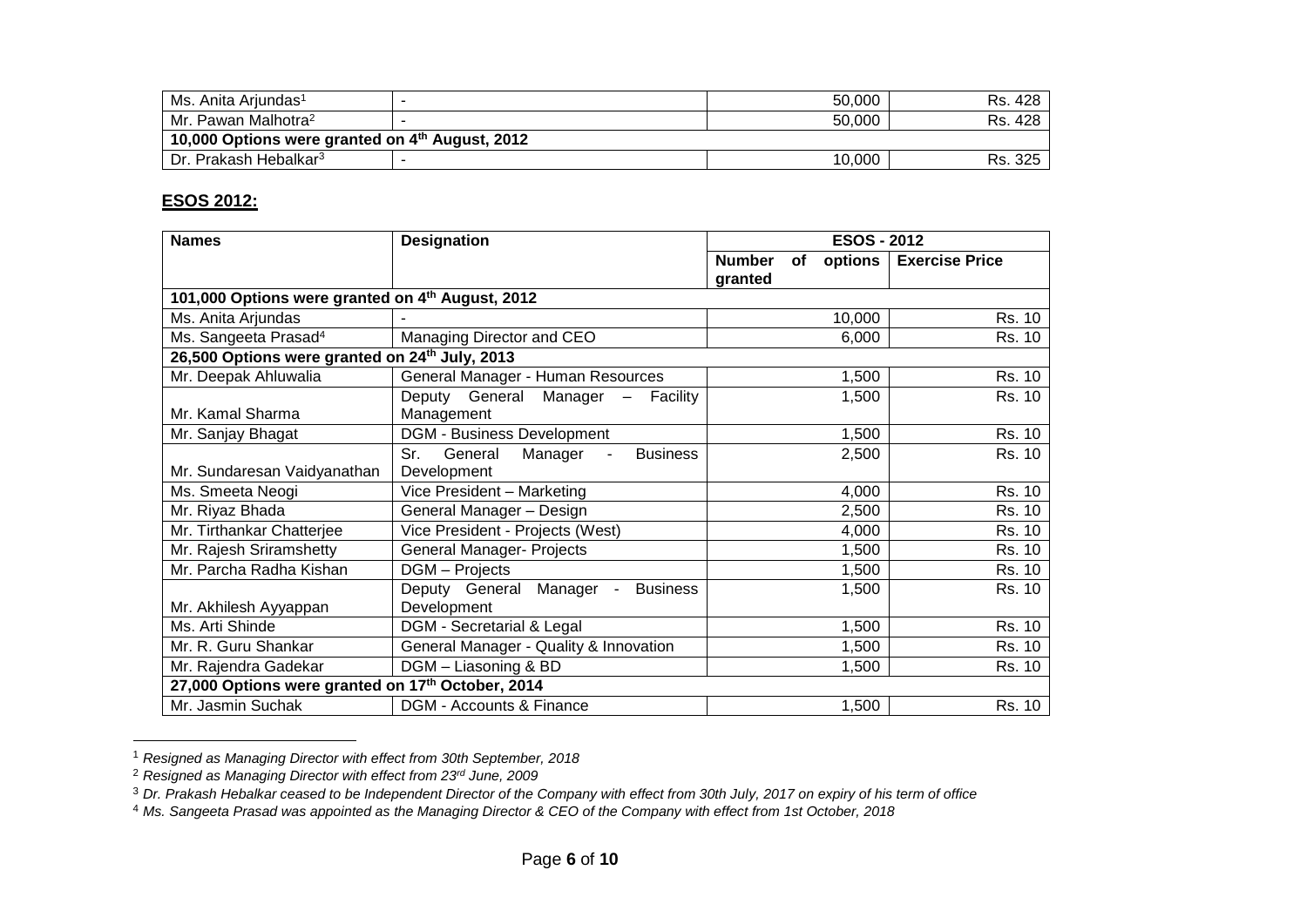| Ms. Bharathy Shivakumar         | DGM - Accounts & Finance (South)                                                                                         | 1,500 | Rs. 10 |
|---------------------------------|--------------------------------------------------------------------------------------------------------------------------|-------|--------|
|                                 | DGM - Business Development & Marketing                                                                                   | 1,500 | Rs. 10 |
| Mr. Meraj Choudhari             | (Delhi North)                                                                                                            |       |        |
|                                 | Deputy General Manager - Compliance &                                                                                    | 1,500 | Rs. 10 |
| Mr. Vimal Mishra                | Liasoning                                                                                                                |       |        |
| Mr. Ajay Saklani                | Deputy General Manager - Sales                                                                                           | 1,500 | Rs. 10 |
| Mr. Lokesh Gupta                | Vice President - Operations (North)                                                                                      | 4,000 | Rs. 10 |
|                                 | Chief<br>Officer,<br>Subsidiary<br>Operating                                                                             | 6,000 | Rs. 10 |
| Mr. Sanjay Srivastava           | Company                                                                                                                  |       |        |
| Mr. Girish Menon                | DGM - Liasoning                                                                                                          | 1,500 | Rs. 10 |
| Mr. Ashish Singhal              | General Manager - Projects                                                                                               | 2,500 | Rs. 10 |
| Mr. Ajay Shah                   | General Manager - CRM                                                                                                    | 1,500 | Rs. 10 |
| Mr. Deepak Porayath             | <b>Business Head - Residential South</b>                                                                                 | 4.000 | Rs. 10 |
|                                 | 34,000 Options were granted (3,000 Options were granted on 30 <sup>th</sup> April, 2015 & 31,000 Options were granted on |       |        |
| 28 <sup>th</sup> January, 2016) |                                                                                                                          |       |        |
| Mr. Bharat Gothoskar            | General Manager - Marketing                                                                                              | 2,500 | Rs. 10 |
| Mr. Anuj Bindal                 | General Manager - BD & Marketing                                                                                         | 2,500 | Rs. 10 |
| Mr. Satish Deshpande            | General Manager - Projects                                                                                               | 2,500 | Rs. 10 |
|                                 | General Manager - Strategic Sourcing &                                                                                   | 2,500 | Rs. 10 |
| Mr. Amitabh Byapari             | Contracting                                                                                                              |       |        |
| Mr. Ankit Agarwal               | General Manager - Sales                                                                                                  | 2,500 | Rs. 10 |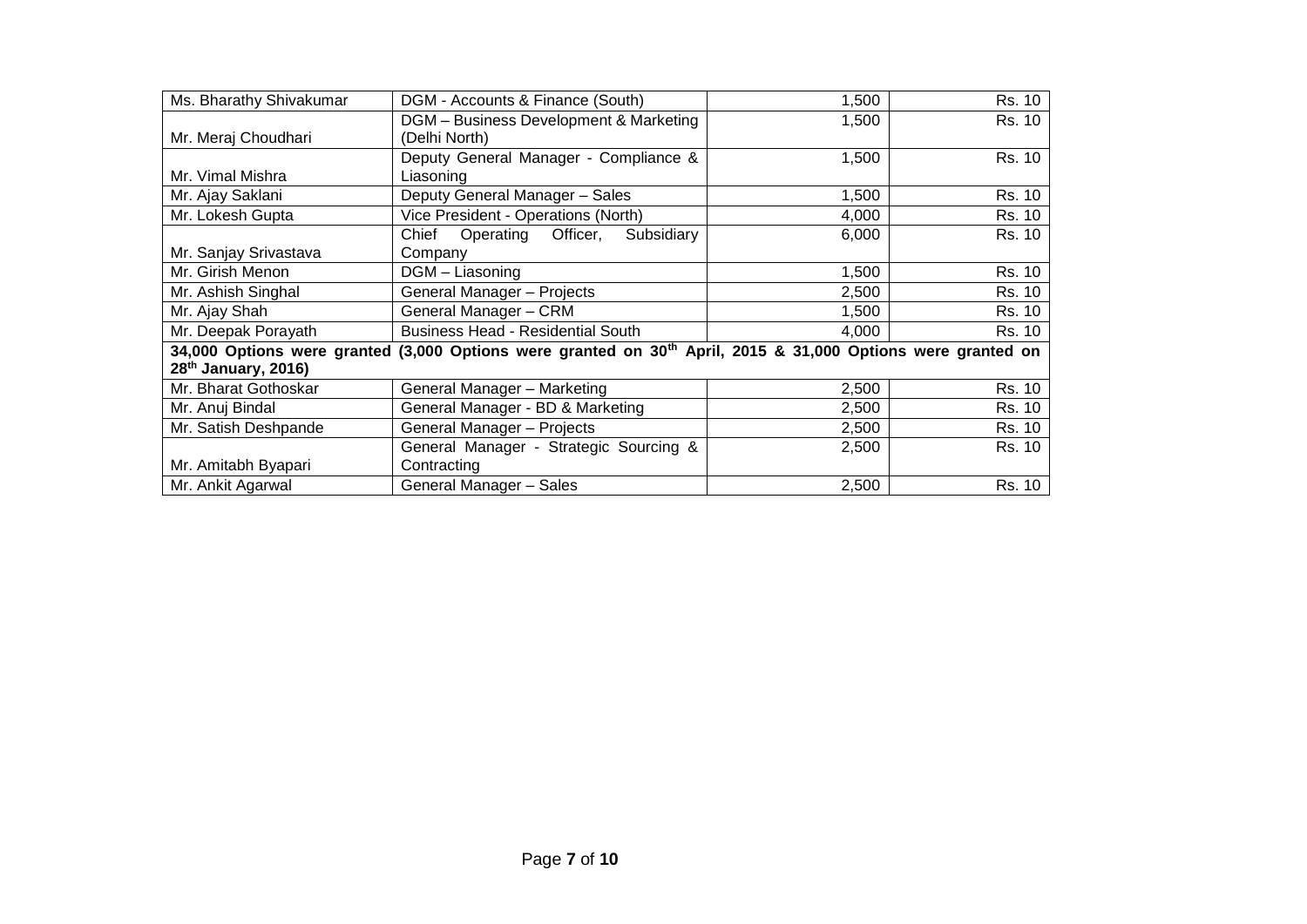| 30,000 Options were granted on 28 <sup>th</sup> July, 2016                                                              |                                                                                                                         |       |        |  |  |  |  |  |
|-------------------------------------------------------------------------------------------------------------------------|-------------------------------------------------------------------------------------------------------------------------|-------|--------|--|--|--|--|--|
| Mr. Rajasekar P                                                                                                         | Deputy General Manager - Projects<br>1,500<br>Rs. 10                                                                    |       |        |  |  |  |  |  |
| Mr. Vivek Patil                                                                                                         | Deputy General Manager - Projects<br>1,500                                                                              |       |        |  |  |  |  |  |
| Vijayasarathi S                                                                                                         | Deputy General Manager - Projects<br>1,500                                                                              |       |        |  |  |  |  |  |
| Ms. Kamban Kavi                                                                                                         | Deputy General Manager - O & M                                                                                          | 1,500 | Rs. 10 |  |  |  |  |  |
| Mr. Sudheendra                                                                                                          | Deputy General Manager - Accounts &<br>1,500<br>Rs. 10                                                                  |       |        |  |  |  |  |  |
| Satyanarayana                                                                                                           | Finance                                                                                                                 |       |        |  |  |  |  |  |
| Mr. Rajan Somvanshi                                                                                                     | Deputy General Manager - Business<br>Excellence                                                                         | 1,500 | Rs. 10 |  |  |  |  |  |
| Mr.Subhorov Roy                                                                                                         | General Manager - Sales (West)                                                                                          | 2,500 | Rs. 10 |  |  |  |  |  |
| Mr. Jaimin Desai                                                                                                        | Head - Design                                                                                                           | 2,500 | Rs. 10 |  |  |  |  |  |
| Mr. Rahul Gupta                                                                                                         | $VP - Sales$                                                                                                            | 4,000 | Rs. 10 |  |  |  |  |  |
| Mr. Abhishek Badkul                                                                                                     | General Manager - Sales                                                                                                 | 2,500 | Rs. 10 |  |  |  |  |  |
| Mr. Rahul Pote                                                                                                          | DGM-MEP                                                                                                                 | 1,500 | Rs. 10 |  |  |  |  |  |
| Mr. Gurushankar R                                                                                                       | General Manager - Quality & Innovation                                                                                  | 2,500 | Rs. 10 |  |  |  |  |  |
| Ms. Rhea Jeswani                                                                                                        | DGM - Finance & Accounts                                                                                                | 1,500 | Rs. 10 |  |  |  |  |  |
| Mr. Madhusudan Pattanaik                                                                                                | General Manager - Projects                                                                                              | 2,500 |        |  |  |  |  |  |
| Rs. 10<br><b>DGM - Facilities Management</b><br>Mr. Guhan Raj Kandaswamy<br>1,500<br>Rs. 10                             |                                                                                                                         |       |        |  |  |  |  |  |
|                                                                                                                         | 21,000 Options were granted (18,500 Options were granted on 25 <sup>th</sup> July, 2017 & 2,500 Options were granted on |       |        |  |  |  |  |  |
| 30th January, 2018)                                                                                                     |                                                                                                                         |       |        |  |  |  |  |  |
| Mr. Sunil Sharma                                                                                                        | VP - Marketing & CRM                                                                                                    | 4,000 | Rs. 10 |  |  |  |  |  |
| Mr. Vijay R                                                                                                             | General Manager - Sales & Marketing                                                                                     | 2,500 | Rs. 10 |  |  |  |  |  |
| Mr. Vaibhav Jambhekar                                                                                                   | Sr. GM - Strategy & Business Excellence                                                                                 | 3,000 | Rs. 10 |  |  |  |  |  |
| Mr. Deepak Gokhale                                                                                                      | DGM - Legal                                                                                                             | 1,500 | Rs. 10 |  |  |  |  |  |
| Mr. Girish Agrawal                                                                                                      | DGM - Accounts & Finance                                                                                                | 1,500 | Rs. 10 |  |  |  |  |  |
| Mr. S. Madurai Veeran                                                                                                   | <b>DGM - Contracts</b>                                                                                                  | 1,500 | Rs. 10 |  |  |  |  |  |
| Mr. Siddhartha Agarwal                                                                                                  | <b>DGM - Channel Sales</b>                                                                                              | 1,500 | Rs. 10 |  |  |  |  |  |
| Ms. Nimisha Kumar                                                                                                       | DGM - BD & Marketing                                                                                                    | 1,500 | Rs. 10 |  |  |  |  |  |
| Mr. Rajesh Iyer                                                                                                         | DGM - Accounts & Finance                                                                                                | 1,500 | Rs. 10 |  |  |  |  |  |
| Mr. Gulshan Soni                                                                                                        | General Manager - Sales & Strategy                                                                                      | 2,500 | Rs. 10 |  |  |  |  |  |
| 25,500 Options were granted (19,500 Options were granted on 30 <sup>th</sup> July, 2018 & 6,000 Options were granted on |                                                                                                                         |       |        |  |  |  |  |  |
| 14th February, 2019)                                                                                                    |                                                                                                                         |       |        |  |  |  |  |  |
| Mr. Rajesh Adiga                                                                                                        | General Manager - Sales                                                                                                 | 2,500 | Rs. 10 |  |  |  |  |  |
| Mr. Sumit Kasat                                                                                                         | General Manager - Finance                                                                                               | 2,500 | Rs. 10 |  |  |  |  |  |
| Mr. Nikhil Davda                                                                                                        | General Manager - Marketing                                                                                             | 2,500 | Rs. 10 |  |  |  |  |  |
| Mr. Ankur Dwivedi                                                                                                       | DGM - Sales & Marketing                                                                                                 | 1,500 | Rs. 10 |  |  |  |  |  |
| Mr. Baban Wadghare                                                                                                      | DGM - FM                                                                                                                | 1,500 | Rs. 10 |  |  |  |  |  |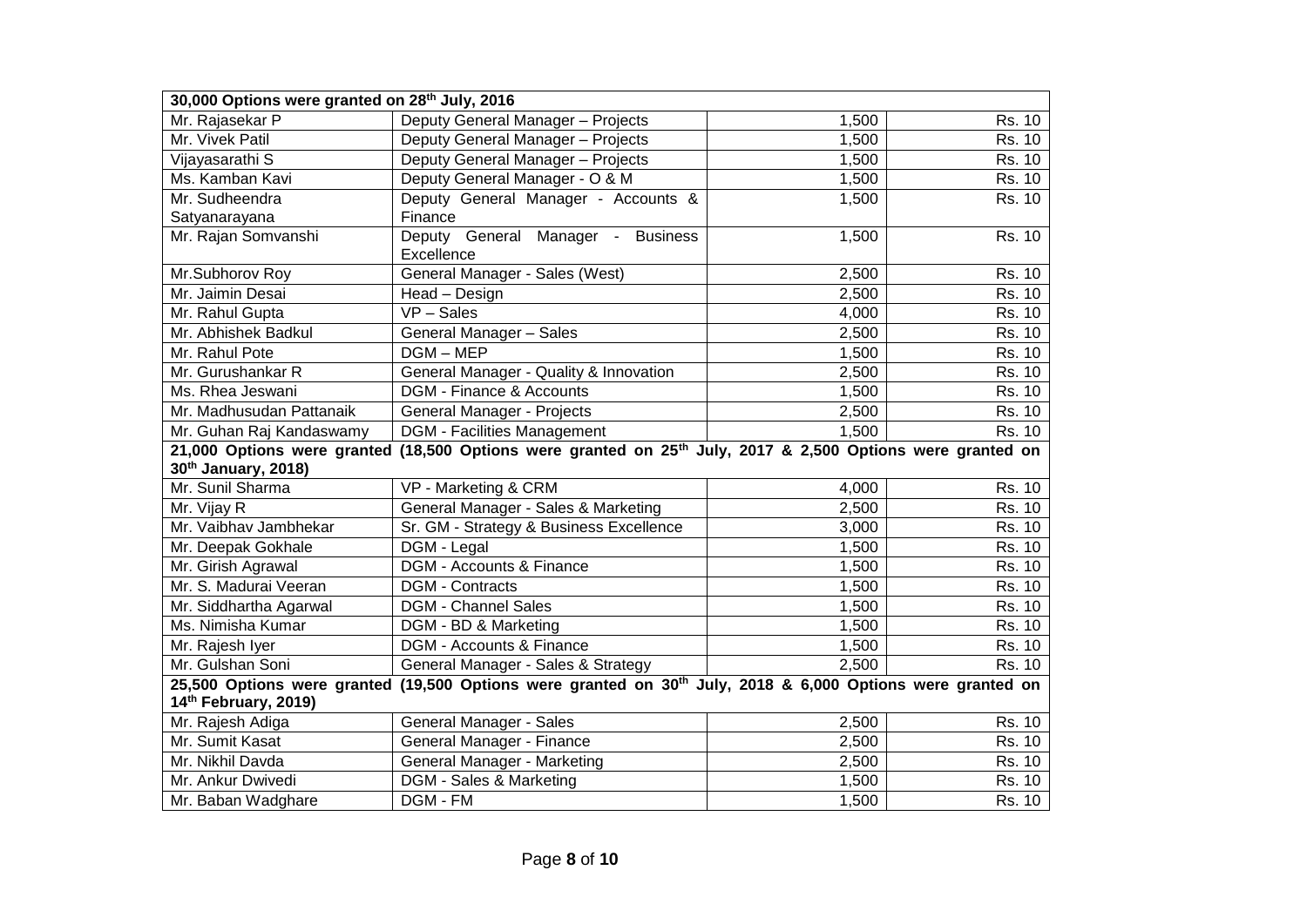| Ms. Bharathy Karunanidhi | GM - Finance                       | 2.500 | Rs. 10 |
|--------------------------|------------------------------------|-------|--------|
| Mr. Sumeet Sethi         | Head – Sales & Marketing (IC & IC) | 4,000 | Rs. 10 |
| Mr. Abhinav Aggarwal     | $GM - IT$                          | 2.500 | Rs. 10 |
| Ms. Pavitra Venkatesh    | DGM - Design                       | 1.500 | Rs. 10 |
| Ms. Bhuvanya P           | <b>DGM</b> - Business Development  | 1,500 | Rs. 10 |
| Mr. Prince               | DGM - Safety                       | 1.500 | Rs. 10 |
| Ms. Aditi Mathur         | DGM - Design                       | 1.500 | Rs. 10 |

### *Note:*

- *1. Above table includes employees of the Company and its subsidiaries*
- *2. Above table Includes details of employees who have resigned from the Company and its subsidiaries.*
- c. Identified employees who were granted option, during any one year, equal to or exceeding 1% of the issued capital (excluding warrants and conversions) of the Company at the time of grant: **NIL**
- 3. A description of the method and significant assumptions used during the year to estimate the fair value of options including the following information:
	- a. The weighted-average values of share price, exercise price, expected volatility, expected option life, expected dividends, the risk-free interest rate and any other inputs to the model:

| <b>Grant Date</b>         | <b>ESOS 2006</b>       |                        | <b>ESOS 2012</b>       |                          |                  |                        |                  |                       |                       |                  |                       |                  |
|---------------------------|------------------------|------------------------|------------------------|--------------------------|------------------|------------------------|------------------|-----------------------|-----------------------|------------------|-----------------------|------------------|
|                           | 25 <sup>th</sup> April | 4 <sup>th</sup> August | 4 <sup>th</sup> August | 24 <sup>th</sup><br>July | 17 <sup>th</sup> | 30 <sup>th</sup> April | 28 <sup>th</sup> | 28 <sup>th</sup> July | 25 <sup>th</sup> July | 30 <sup>th</sup> | 30 <sup>th</sup> July | 14 <sup>th</sup> |
|                           | 2008                   | 2012                   | 2012                   | 2013                     | October          | 2015                   | Januarv          | 2016                  | 2017                  | January          | 2018                  | February         |
|                           |                        |                        |                        |                          | 2014             |                        | 2016             |                       |                       | 2018             |                       | 2019             |
| Risk-free<br>interest     | $7.79% -$              | $8.06\%$ -             | $8.06\%$ -             | $8.31\%$ -               | $8.49% -$        | 7.69% -                | $.43\%$ -        | $6.88% -$             | $6.37% -$             | 7.11% -          | 7.76% -               | $6.97\%$ -       |
| rate                      | 8.15%                  | 8.20%                  | 8.20%                  | 8.39%                    | 8.52%            | 7.74%                  | 7.73%            | 7.14%                 | 6.66%                 | 7.56%            | 8.01%                 | 7.29%            |
| Expected life             | $3.5 - 6.5$            | $3.5 - 6.5$            | $3.5 - 6.5$            | $6 - 9$                  | $3.5 - 6.5$      | $3.5 - 6.5$            | $3.5 - 6.5$      | $3.5 - 6.5$           | $3.5 - 6.5$           | $3.5 - 6.5$      | $3.5 - 6.5$           | $3.5 - 6.5$      |
|                           | Years                  | Years                  | Years                  | Years                    | Years            | Years                  | Years            | Years                 | Years                 | Years            | Years                 | Years            |
| Expected volatility       | 66.76% -               | 44.15% -               | 44.15% -               | 47.63%                   | 26.68% -         | 26.11%-                | $27.17\%$ -      | 26.98% -              | $27.24% -$            | $27.77\%$ -      | 27.95%-               | 28.39%-          |
|                           | 70.65%                 | 59.61%                 | 59.61%                 |                          | 43.74%           | 37.68%                 | 30.20%           | 28.17%                | 28.90%                | 28.98%           | 30.52%                | 30.88%           |
| <b>Expected dividends</b> | 0.33%                  | 1.38%                  | 1.38%                  | 1.31%                    | 2.28%            | 2.57%                  | 2.49%            | 1.31%                 | $.39\%$               | .22%             | .05%                  | 1.58%            |
| Exercise Price (Rs.)      | 428                    | 325                    | 10                     | 10                       | 10               | 10                     | 10               | 10                    | 10                    | 10               | 10                    | 10               |
| Stock Price (Rs.)         | 443.79                 | 324.14                 | 324.14                 | 454.09                   | 516.08           | 467.60                 | 482.25           | 450.60                | 393.45                | 453.81           | 532.67                | 341.88           |